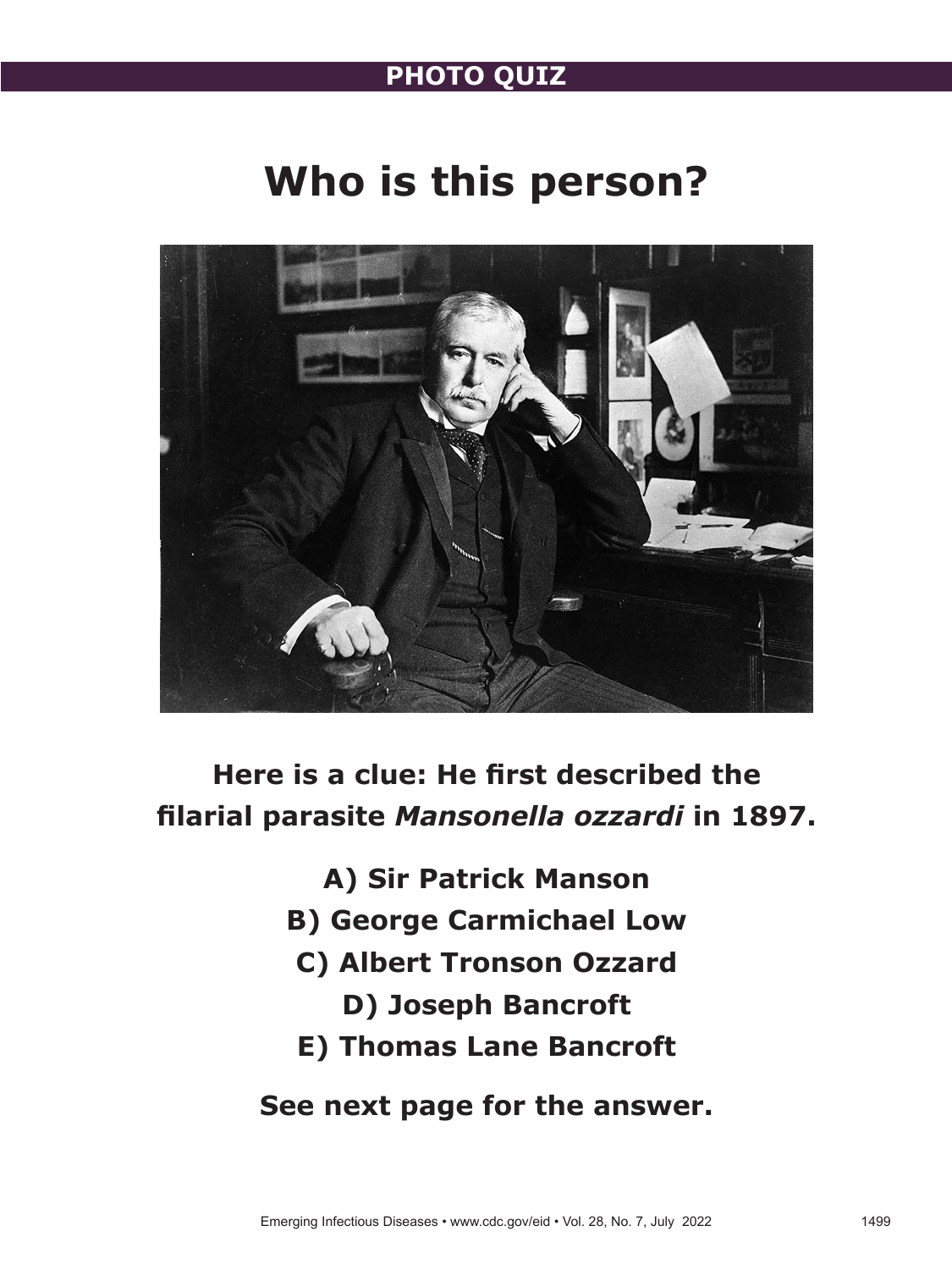# **Sir Patrick Manson**

James Lee Crainey, Uziel Ferreira Suwa, Sérgio Luiz Bessa Luz

Morking in the port of Amoy (now known as the port of Xiamen), China (*1*–*5*), Sir Patrick Manson noted that *Wuchereria bancrofti* microfilariae appeared with marked periodicity in the blood of infected persons and that they developed inside blood-fed mosquitoes (*1*–*4*) (https://era.ed.ac.uk/ bitstream/handle/1842/28457/LowGC\_1910redux. pdf). Although Manson did not initially think that mosquito bites were the mode by which these parasites were transmitted, his study was revolutionary because it was the first to show that insects play a role in infectious disease transmission (*1*–*4*) (https:// era.ed.ac.uk/bitstream/handle/1842/28457/ LowGC\_1910redux.pdf). In the ≈150 years since Manson's observation, millions of lives and disability-adjusted life-years have been saved by interventions developed to control vectorborne diseases, nearly all of which can in some way or another trace their provenance to his discovery (*5*). Manson's effect on the field of global health research is, however, by no means limited to the legacy of his research discoveries and by no means entirely uncontroversial (*1*–*3*,*6*).

At the International Congress of Medicine, held in London in August 1913, Sir Patrick Manson was awarded a gold medal and commemorative plaque in recognition of his contributions to the field of tropical medicine (*1*). As French Professor Raphaël Blanchard, who had the medal designed and struck, presented the awards, he described Manson as the "father of tropical medicine" (*1*). Although global health researchers today increasingly recognize that Manson was deeply complicit in the colonization of global health, there are still many good reasons why Blanchard's "father of tropical medicine" sobriquet has managed to stick (*1*–*3*,*6*).

In addition to his role in creating medical schools and societies in Hong Kong, where he lived and worked early in his professional career, Manson successfully persuaded his own national government of its need to invest in tropical disease research and training infrastructure within Britain for the health and prosperity of its wider empire (*1*–*3*,*6*). As a medical adviser to the colonial office, Manson successfully advocated for creating the Royal Society of Tropical Medicine (RSTM) and the foundation of the London School of Hygiene and Tropical Medicine (LSHTM) and the Liverpool School of Tropical Medicine (LSTM), which both remain in operation to this day (*1*–*3*,*6*). In fact, the LSTM and LSTHM are now widely regarded as being among the world's most prestigious tropical medicine research institutes. Although the RSTM does not command the same level of authority it once did, it still exerts influence over the field of tropical disease research through its various house journals, grant schemes, prizes, and prominent presidents (https://rstmh.org) (*1*–*3*,*6*).

Through teaching and mentoring staff and students inside and outside of these institutes, Manson also effected the direction of scientific inquiry that followed his own (*1*–*3*). By showing that mosquitoes can inoculate people with malaria and filarial parasites, Sir Ronald Ross, George Carmichael Low, and Thomas Lane Bancroft played critical roles in advancing Manson's vector research (*1*– *3*,*6*). Although these men are now all regarded as accomplished scientists in their own right, there is no doubt that all 3 benefited greatly from Manson's mentorship and support (*1*–*3*,*6*). Manson's guide to tropical medicine, which he wrote and updated 6 times during his lifetime, is arguably, however, a more valuable and lasting contribution to research training than was his mentoring. First published in 1897, and then for over a century edited by some of the field's most eminent research scientists, *Manson's Tropical Disease* is now in its 23rd edition and continues to be among the most authoritative tropical medicine reference textbooks for students, researchers, and practitioners (*7*).

This book title is, however, not the only surviving tribute to Manson's name; several parasites, disease vectors, and diseases are named after him (*7*–*9*). In homage to Manson, when Ernest Carroll Faust

Author affiliation: Fundação Oswaldo Cruz Amazônia, Manaus, Brazil

DOI: https://doi.org/10.3201/eid2807.210818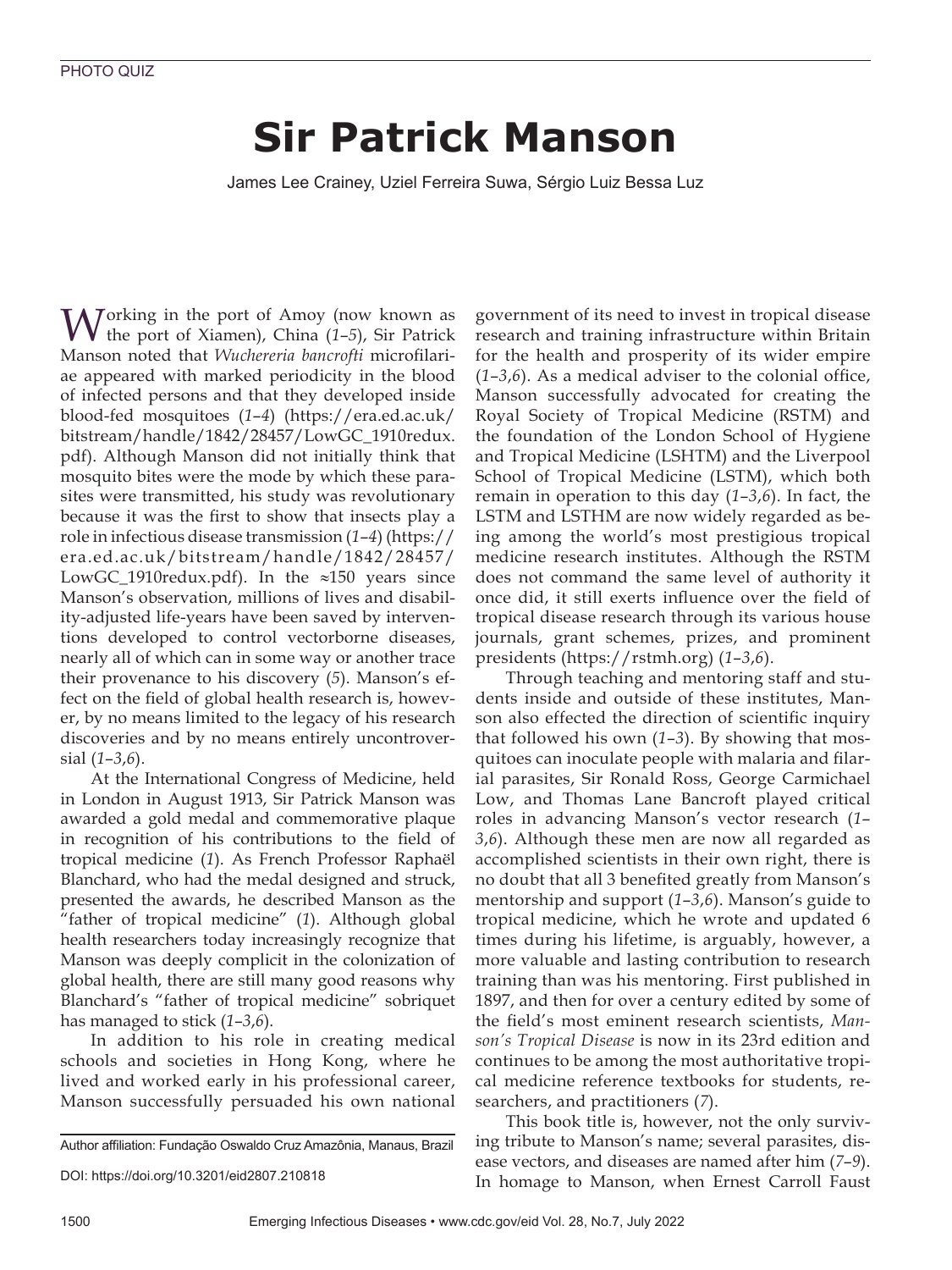created the *Mansonella* genus in 1929 and classified *M. ozzardi* within it, he also proposed that the human disease it causes should be named mansonelliasis (*8*). After a series of taxonomic revisions in the 1980s, 2 more filarial parasites of humans (*M. perstans* and *M. streptocerca*) were placed within the *Mansonella* genus; thus, today the terms mansonelliasis and mansonellosis are both commonly used to describe the microfilaremic disease caused by any of these 3 filarial parasites (*9*).

At Blachard's suggestion, when Manson first described *M. ozzardi*, he decided to name it after the French surgeon Jean Nicolas Demarquay (*10*). This naming seemed a fitting tribute for Manson to make to the man who first discovered the parasite he had used to make his name (*Wuchereria bancrofti*) but whose discovery was not initially recognized by the international research community (*1*,*2*) (https://era.ed.ac.uk/ bitstream/handle/1842/28457/LowGC\_1910redux. pdf). Manson's homage would, however, not endure because when he first described *M. ozzardi*, he used the name *Filaria demarquayi* to describe parasites from the Caribbean and the name *Filaria ozzardi* to describe parasites from Guyana (*10*). Although the question of whether parasites from the Caribbean and *M. ozzardi* parasites from mainland South America should be regarded as separate species remained controversial until their DNA was comparted more than a century later (*11*), Manson would eventually conclude (correctly) that both were of the same species and that *F. demarquayi* should be treated as a synonym for *F. ozzardi* (*12*).

Manson's decision to synonymize *F. demarquayi* was surprising because he had made clear in his original description of the species that he had found Caribbean *F. demarquayi* parasites several years before he had seen the Guyana parasites and because a report of Manson's discovery of *F. demarquayi* parasites had also been published in the Proceedings of the Academy of Natural Sciences of Philadelphia before his British Medical Journal publication (*12*,*13*). The name *F. demarquayi* thus seemed to have primacy by most standard nomenclature protocols. However, when erecting the *Mansonella* genus, Faust followed Manson's synonymization proposal, arguing that the *F. demarquayi* species name had already been used to describe a dubious filarial parasite species in 1892 and was thus unavailable as a name for Manson's parasites (*8*).

The contemporary name for the parasite species, *Mansonella ozzardi*, thus pays homage to Manson and to an industrious colonial medical officer from present-day Guyana, Albert Tronson Ozzard, who had only a limited role in the parasite's description (*8*,*10*,*14*). With modern researchers and research institutions, including those that Manson founded, increasingly recognizing the need for the decolonization of global health, it is thus tempting to suggest that changing the name of a New World parasite species, whose contemporary name pays homage to 2 British colonial servants and does not obey conventional nomenclature protocols, could contribute to such a process (*6*,*8*,*14*). The distribution of mansonellosis seems to be restricted to poor regions of Latin America, the Caribbean, and Africa, where Manson never set foot (*3*,*9*). Given all this and the fact that *M. perstans*, like onchocerciasis, most likely arrived in Latin America because of slavery, an argument can thus be made that changing the name of mansonellosis could also contribute to the decolonization process (*15*).

Presently, there are no specific disease burden estimates for mansonellosis, and only mild symptoms (e.g., joint pains, chills, headaches, corneal lesions) have been robustly linked to it (*9*). Perhaps after more is known about mansonellosis, it will be time for it to have a name that reflects its public health burden rather than a name that pays tribute to the colonial father of tropical disease, Sir Patrick Manson.

### **About the Author**

Dr. Crainey is a productivity research fellow at the Brazilian National Council for Scientific and Technological Development and a public servant for the Brazilian Ministry of Health, working as a "Pesquisador em Saúde Pública" (public health researcher) at the Fundação Oswaldo Cruz "Instituto Leônidas e Maria Deane" in Manaus, Brazil. His research is focused on the public health significance of filarial parasites and vectors in the Amazon region.

#### **References**

- 1. McGregor IA. Royal Society of Tropical Medicine and Hygiene Meeting at Manson House, London, 3 October 1994. The third Manson oration. Patrick Manson 1844–1922: the birth of the science of tropical medicine. Trans R Soc Trop Med Hyg. 1995;89:1–8. https://doi.org/10.1016/0035-9203(95)90636-3
- 2. To KKW, Yuen KY. In memory of Patrick Manson, founding father of tropical medicine and the discovery of vector-borne infections. Emerg Microbes Infect. 2012;1:e31. https://doi.org/10.1038/emi.2012.32
- 3. Haynes DM. Framing tropical disease in London: Patrick Manson, *Filaria perstans*, and the Uganda sleeping sickness epidemic, 1891–1902. Soc Hist Med. 2000;13:467–93. https://doi.org/10.1093/shm/13.3.467
- 4. Manson P. On the development of *Filaria sanguis hominis* and on the mosquito considered as a nurse. [zoology]. The Linnean Society Journal. 1878;14:304–11.